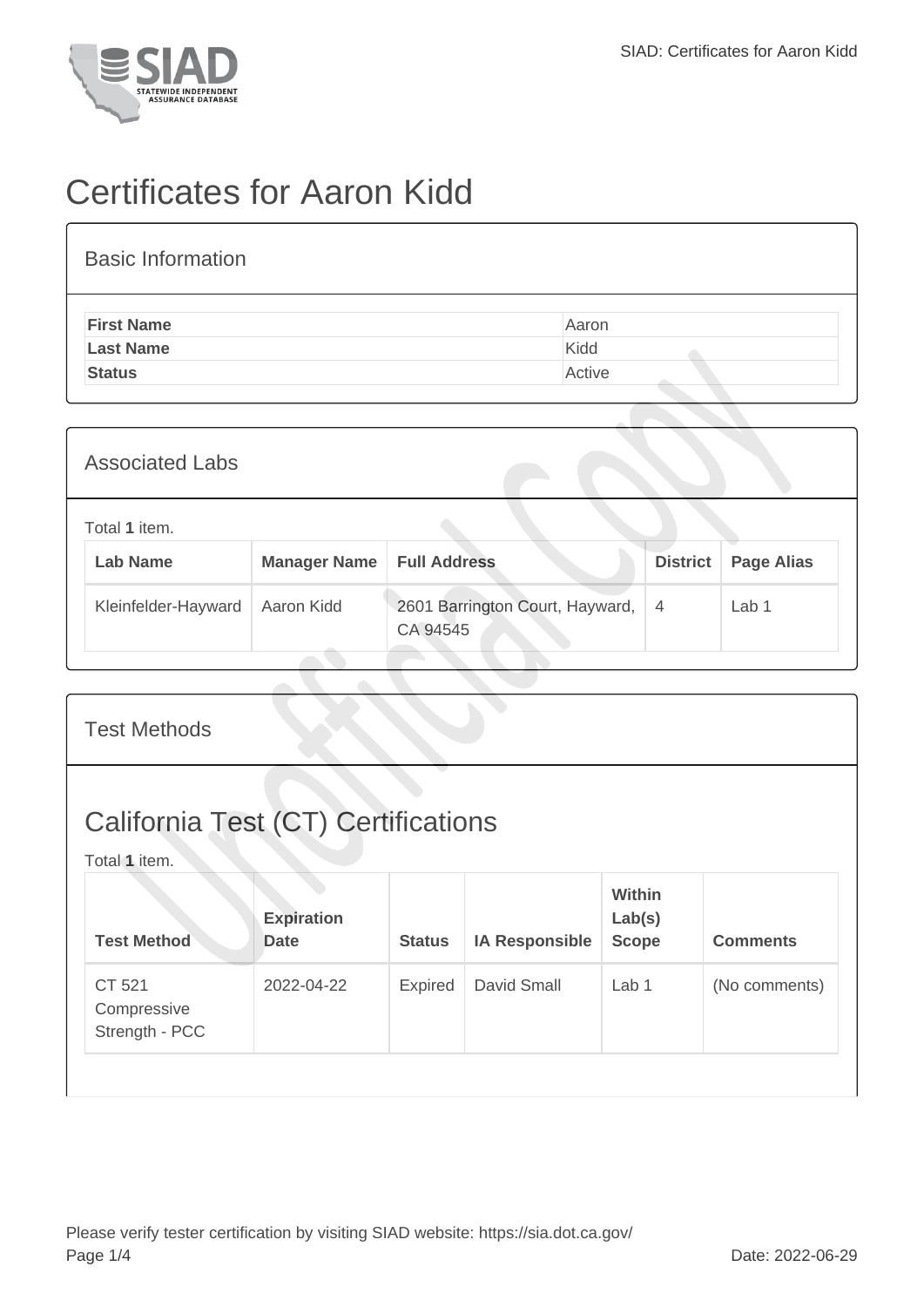

## AASHTO/ASTM Proficiencies

Total **16** items.

| <b>Test Method</b>                                                                    | <b>Expiration</b><br><b>Date</b> | <b>Status</b>  | <b>IA Responsible</b>             | <b>Within</b><br>Lab(s)<br><b>Scope</b> | <b>Comments</b>   |
|---------------------------------------------------------------------------------------|----------------------------------|----------------|-----------------------------------|-----------------------------------------|-------------------|
| <b>AASHTO T11 Sieve</b><br>Analysis (Washing) -<br>Fine Aggregates<br>(JTCP - HMA I)  | 2019-07-11                       | Expired        | Paula Kindinger-<br>Wilcox        | Lab 1                                   | (No<br>comments)  |
| <b>AASHTO T27 Sieve</b><br>Analysis - Fine and<br>Coarse Aggregates<br>(JTCP - HMA I) | 2019-07-11                       | Expired        | Paula Kindinger-<br><b>Wilcox</b> | Lab <sub>1</sub>                        | (No)<br>comments) |
| AASHTO T84 SpG &<br>Absorption - Fine<br>Aggregates                                   | 2019-07-11                       | Expired        | Paula Kindinger-<br><b>Wilcox</b> | Lab <sub>1</sub>                        | (No<br>comments)  |
| AASHTO T85 SpG &<br>Absorption - Coarse<br>Aggregates                                 | 2019-07-11                       | Expired        | Paula Kindinger-<br>Wilcox        | Lab 1                                   | (No<br>comments)  |
| AASHTO T96 L.A.<br>Rattler                                                            | 2019-08-03                       | Expired        | Paula Kindinger-<br>Wilcox        | Lab <sub>1</sub>                        | (No<br>comments)  |
| <b>AASHTO T166 Bulk</b><br>SpG of Compacted<br>HMA - SSD (JTCP -<br>HMA II)           | 2019-08-03                       | Expired        | Paula Kindinger-<br><b>Wilcox</b> | Lab <sub>1</sub>                        | (No<br>comments)  |
| AASHTO T176 Sand<br>Equivalent (JTCP -<br>HMA I)                                      | 2019-07-11                       | <b>Expired</b> | Paula Kindinger-<br>Wilcox        | Lab <sub>1</sub>                        | (No<br>comments)  |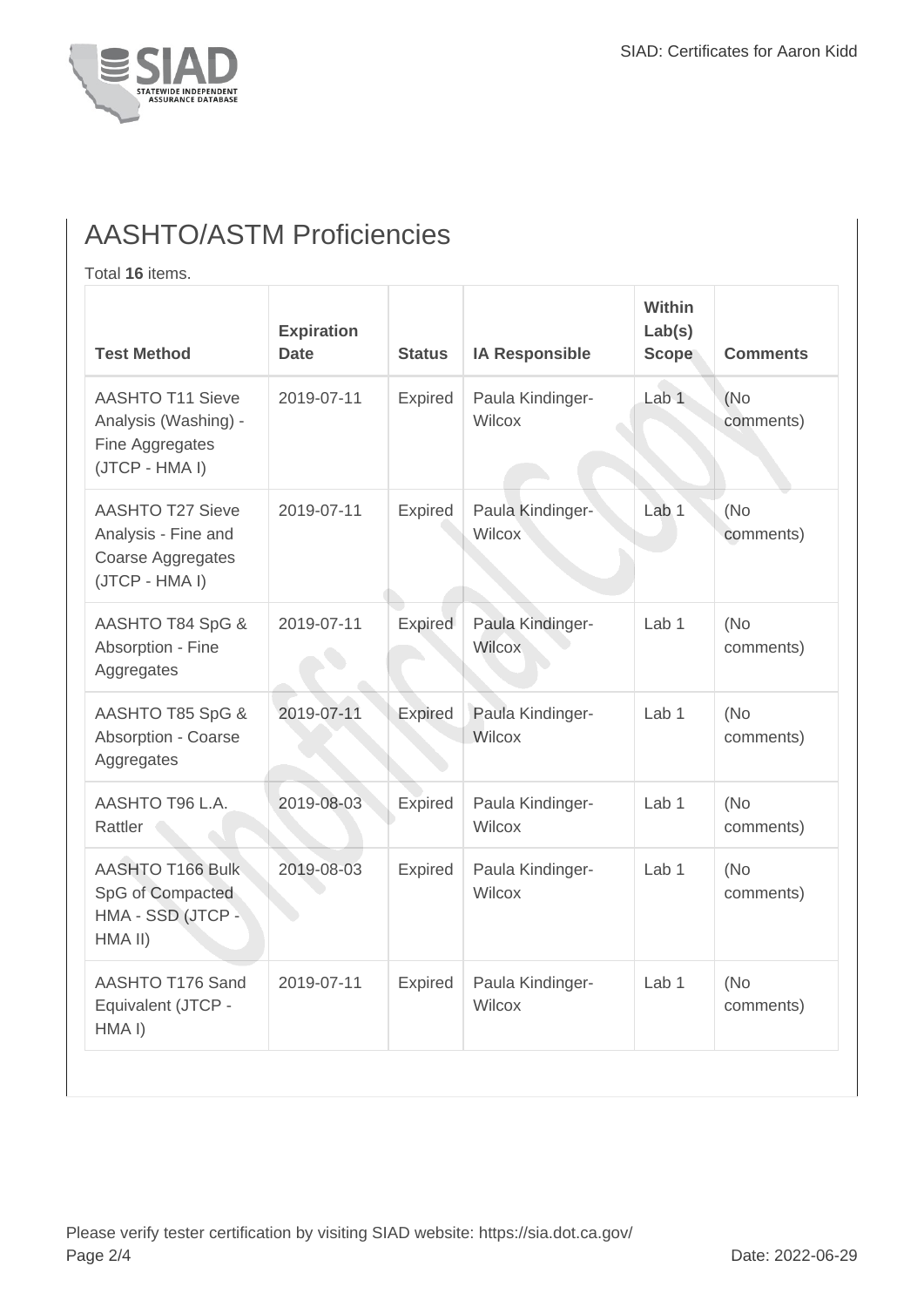

| <b>Test Method</b>                                                              | <b>Expiration</b><br><b>Date</b> | <b>Status</b>  | <b>IA Responsible</b>      | Within<br>Lab(s)<br><b>Scope</b> | <b>Comments</b>   |
|---------------------------------------------------------------------------------|----------------------------------|----------------|----------------------------|----------------------------------|-------------------|
| AASHTO T209 Max<br>SpG and Density -<br>HMA (JTCP - HMA II)                     | 2019-07-11                       | Expired        | Paula Kindinger-<br>Wilcox | Lab <sub>1</sub>                 | (No<br>comments)  |
| AASHTO T269<br>Percent Air Voids -<br>HMA (JTCP - HMA II)                       | 2019-07-11                       | <b>Expired</b> | Paula Kindinger-<br>Wilcox | Lab <sub>1</sub>                 | (No<br>comments)  |
| <b>AASHTO T275 Bulk</b><br>SpG - HMA (JTCP -<br>HMA II)                         | 2019-07-11                       | <b>Expired</b> | Paula Kindinger-<br>Wilcox | Lab <sub>1</sub>                 | (No)<br>comments) |
| <b>AASHTO T283</b><br>Moisture Induced<br>Damage (TSR)                          | 2019-08-03                       | Expired        | Paula Kindinger-<br>Wilcox | Lab <sub>1</sub>                 | (No)<br>comments) |
| <b>AASHTO T304</b><br>Uncompacted Void -<br>Fine Aggregate                      | 2019-07-12                       | Expired        | Paula Kindinger-<br>Wilcox | Lab <sub>1</sub>                 | (No)<br>comments) |
| AASHTO T308 AC<br>Content (Ignition<br>Oven) - HMA (JTCP -<br>HMA II)           | 2019-07-11                       | Expired        | Paula Kindinger-<br>Wilcox | Lab <sub>1</sub>                 | (No)<br>comments) |
| <b>AASHTO T312</b><br><b>Gyratory Compactor</b>                                 | 2019-07-11                       | Expired        | Paula Kindinger-<br>Wilcox | Lab <sub>1</sub>                 | (No)<br>comments) |
| <b>AASHTO T329</b><br>Moisture Content<br>(Oven Method) - HMA<br>(JTCP - HMA I) | 2019-07-11                       | Expired        | Paula Kindinger-<br>Wilcox | Lab 1                            | (No)<br>comments) |